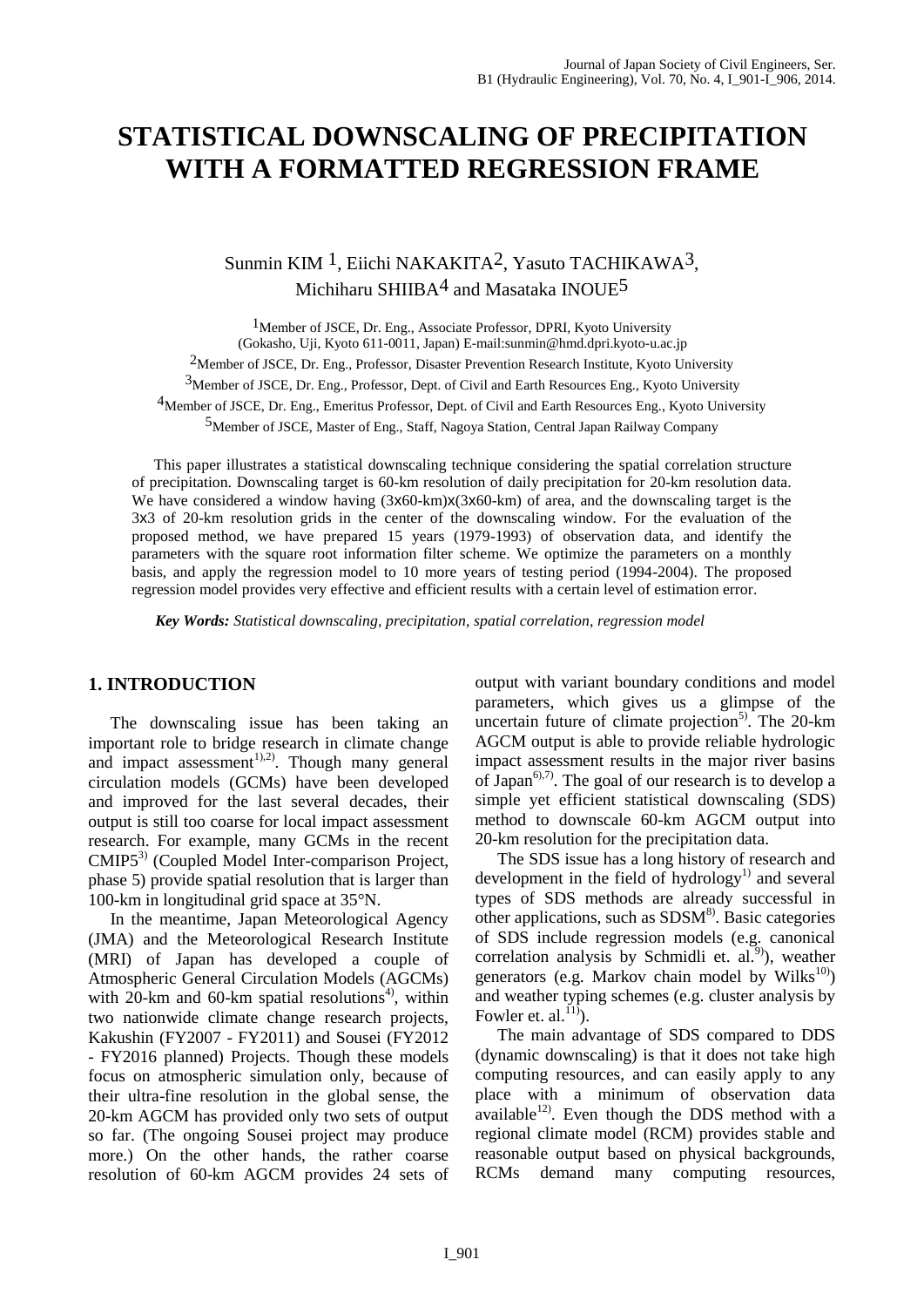additional information, and difficult initial setup $13$ .

However, SDS also has limitations. Some statistical relationships between model variables are not strong enough to build a stable SDS model<sup>12)</sup>. Most critically, we can not sure whether the statistical relationship developed with the present climate data can simulate the statistical relationship of the future climate. We do not have future data with which to evaluate the present statistical relationship or to establish the correct future one.

We have been developing an SDS method that can avoid the critical issue of the conventional SDS method and take as many advantages of DDS as possible, based on analyzing two different spatial resolutions of AGCM outputs, 20-km and 60-km. By establishing a statistical relationship between the 60-km and 20-km output for both present and future separately, and by applying the relationship to the ensemble output of 60-km AGCM, it can produce ensemble output at 20-km spatial resolution.

In this paper, we introduce an SDS method with the basic concept and evaluation results with the observed precipitation data, before it is applied to the AGCM output. Section 2 describes the basic concept of the proposed methodology and the data used in the experiments. Section 3 introduces the developed SDS method. Section 4 provides the results and related discussions. The last section concludes this paper with prospective application method to the 60-km AGCM output directly.

## **2. METHODOLOGY**

The utilized observation data in this study is the gridded daily precipitation data of Japan, APHR\_JP. The original spatial resolution of the data is 0.05 degrees in both longitude and latitude, and it was up-scaled into 0.2 degrees (around 20 km) and again into 0.6 degrees (around 60 km).



**Fig. 1** Location map of the sample data. Each region is composed of 9x9 grids of 0.2 degrees (around 20-km).



**Fig. 2** Schematics of the downscaling target (20-km; *r<sup>1</sup>* ...  $r_9$ ) using the surrounded grids (60-km;  $R_1 \ldots R_9$ ).



**Fig. 3** Spatial correlation of the 9 grids (20-km) in the center with the surrounded grids (60-km) in the case of April and August of the region B in the Fig. 1. The correlation values are based on 25 years of observation (1979-2003).

We selected three representative regions to test the proposed method (Fig. 1). Each region is composed of 9x9 grids with 20-km resolution for each grid, or in other words, 3x3 grids with 60-km resolution (see Fig. 2). The target of downscaling is the center of the subject regions.

The basic concept of the developed downscaling method is to consider the spatial correlation pattern of precipitation, and to estimate the amount of a certain 20-km gridded precipitation (for example, *r<sup>1</sup>* in Fig. 2) based on its relationship with the surrounding 60-km gridded precipitation amount (for example,  $R_1, R_2, \ldots, R_9$  in Fig. 2). To validate the basic concept of the method, we checked spatial correlation of  $r_k$  ( $k=1...9$ ) with the surrounding  $R_k$  $(k=1...9)$  (result from region B is shown in Fig. 3). Here, spatial correlation means the correlation of daily time series of precipitation.

As shown,  $r_k$  ( $k=1...9$ ) correlates most strongly with  $R_5$ , which covers its own area, then with adjacent grids with certain tendencies. In region B, South-East directions show higher correlation than North-West directions, and the April precipitation pattern shows higher spatial correlation than the August one. These tendencies reflect regional, seasonal, and topographic characteristics, which would be sophisticated and variant in many cases.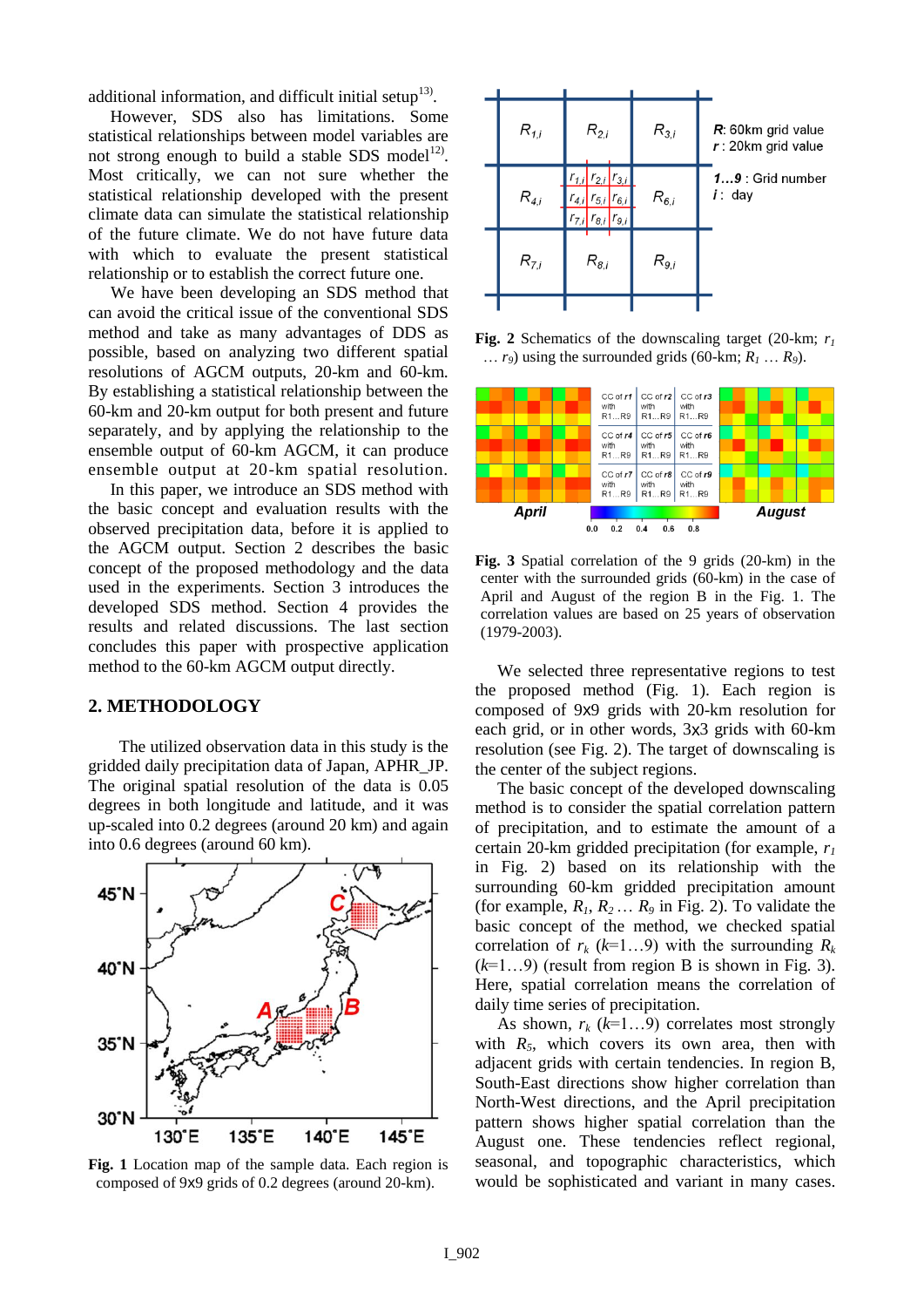Rather than analyzing the tendencies directly, we are focusing on generalizing a relationship that naturally includes the variant spatial correlation pattern and thus can easily apply to different regions with the same format.

#### **3. FORMATTED REGRESSION FRAME**

Considering the correlation of precipitation, we can estimate daily precipitation amount  $r_{k,i}$  on a certain 20-km grid *k*, on a certain day *i*, using the surrounding 60-km gridded precipitation amount  $R_{1,i}$ ,  $R_{2,i}$  ...  $R_{9,i}$  and a multi-variable regression equation like Eq. 1.

$$
r_{ki} = C_{ki}R_{1, i} + C_{ki}R_{2, i} + \dots + C_{ki}R_{9, i} + \mathcal{E}_{ki}
$$
 (1)

Here,  $C_{k,l}$ ...  $C_{k,9}$  are the regression coefficients for the target grid *k*, and  $\mathcal{E}_{ki}$  is the regression residual. To estimate the regression coefficients, we can gather *n* days of data and reformulate the equations as a matrix, as shown in Eq. 2 or simple form as Eq. 3.

$$
\begin{bmatrix} r_{k,1} \\ r_{k,2} \\ \vdots \\ r_{k,i} \\ \vdots \\ r_{k,n} \end{bmatrix} = \begin{bmatrix} R_{1,1} & R_{2,1} & \cdots & R_{9,1} \\ R_{1,2} & R_{2,2} & \cdots & R_{9,2} \\ \vdots & \vdots & \cdots & \vdots \\ R_{1,i} & R_{2,i} & \cdots & R_{9,i} \\ \vdots & \vdots & \cdots & \vdots \\ R_{1,n} & R_{2,n} & \cdots & R_{9,n} \end{bmatrix} \begin{bmatrix} \varepsilon_{k,1} \\ \varepsilon_{k,2} \\ \vdots \\ \varepsilon_{k,n} \end{bmatrix} + \begin{bmatrix} \varepsilon_{k,1} \\ \varepsilon_{k,2} \\ \vdots \\ \varepsilon_{k,n} \end{bmatrix}
$$
 (2)  

$$
Z = Ax + v
$$
 (3)

Here, **Z** is the matrix with the *n* days of  $r_k$  values, *A* is the matrix with the *n* days of  $R_{l}$ <sub>*…9</sub>*, *x* represents the</sub> regression coefficient  $C_{l}$ <sub>*…9*</sub>, and  $\nu$  is the residuals. Our remaining job is to estimate the  $x$  that is minimizing  $v$ , and it can be rewritten as Eq. 4, which is a typical form of the square root information filter (SRIF).

$$
J(x) = \sum_{i=1}^{n} v_i^2 = (Z - Ax)^T (Z - Ax)
$$
 (4)

We estimated regression coefficients (or parameters) on a monthly basis using the household transformation technique on the calculation matrix for the observation data of 15 years (1979-1993), and the developed regression model was applied for the other 10 years of data from 1994 to 2003.

The efficiency of the parameters estimation was checking with the root mean square error (RMSE), and the RMSE was calculated including 0 mm/day value. Table 1 summarizes some of the efficiency values from region B, and shows successful estimation results with very small RMSE values. The most centered grid, *r5*, generally shows the best results for every month and every region (see the bolded number in the Table 1).

The summer season, especially August, shows poorer efficiency than the rest of the year. But even in August, we successfully estimated the parameter, as all nine grids averaged RMSE of 0.26 mm/day for region A, 0.35 for region B, and 0.17 for region C. In the case of correlation coefficients (CC), every region shows very high correlation, even in August, as the 9 grids averaged CC of 0.95 for region A, 0.94 for region B, and 0.98 for the region C.

| <b>Table 1.</b> Estimation efficiency of the Region B |                     |       |               |         |  |  |
|-------------------------------------------------------|---------------------|-------|---------------|---------|--|--|
|                                                       | RMSE (unit: mm/day) |       |               |         |  |  |
| <b>Grids</b>                                          | April               | June. | <b>August</b> | October |  |  |
| r <sub>1</sub>                                        | 0.10                | 0.11  | 0.31          | 0.09    |  |  |
| r <sub>2</sub>                                        | 0.19                | 0.21  | 0.55          | 0.19    |  |  |
| r <sub>3</sub>                                        | 0.10                | 0.15  | 0.41          | 0.16    |  |  |
| $r_4$                                                 | 0.08                | 0.15  | 0.33          | 0.09    |  |  |
| r <sub>5</sub>                                        | 0.04                | 0.08  | 0.23          | 0.05    |  |  |
| $r_{6}$                                               | 0.10                | 0.12  | 0.34          | 0.09    |  |  |
| r <sub>7</sub>                                        | 0.09                | 0.14  | 0.35          | 0.09    |  |  |
| $r_8$                                                 | 0.13                | 0.17  | 0.31          | 0.13    |  |  |
| $r_{9}$                                               | 0.10                | 0.15  | 0.27          | 0.12    |  |  |
| $MMP*$                                                | 109                 | 179   | 265           | 146     |  |  |

*\*Monthly Mean Precipitation (MMP; mm) of the R<sup>5</sup> grid for the 25 years is shown in the table to consider the relative magnitude of the RMSE values.* 

#### **4. RESULTS AND DISCUSSIONS**

We evaluated the regression model on its applicability with the validation period of 1994-2004 by comparing simulated (downscaled) results with observed (true) values, both directly and by statistical characteristics.

**Table 2**. Simulation efficiency of the Region B

|                |                     |      |               | ັ              |  |
|----------------|---------------------|------|---------------|----------------|--|
|                | RMSE (unit: mm/day) |      |               |                |  |
| <b>Grids</b>   | April               | June | <b>August</b> | <b>October</b> |  |
| r <sub>1</sub> | 1.81                | 2.01 | 5.55          | 1.63           |  |
| r <sub>2</sub> | 3.33                | 3.74 | 9.63          | 3.32           |  |
| $r_3$          | 1.76                | 2.73 | 7.29          | 2.83           |  |
| $r_4$          | 1.50                | 2.73 | 5.91          | 1.64           |  |
| r <sub>5</sub> | 0.78                | 1.37 | 4.11          | 0.86           |  |
| $r_6$          | 1.83                | 2.09 | 5.92          | 1.62           |  |
| r <sub>7</sub> | 1.62                | 2.45 | 6.09          | 1.56           |  |
| $r_8$          | 2.30                | 2.92 | 5.49          | 2.22           |  |
| r9             | 1.83                | 2.74 | 4.80          | 2.04           |  |
| $MMP*$         | 109                 | 179  | 265           | 146            |  |

*\* Monthly Mean Precipitation (MMP; mm) is shown as the Table 1.*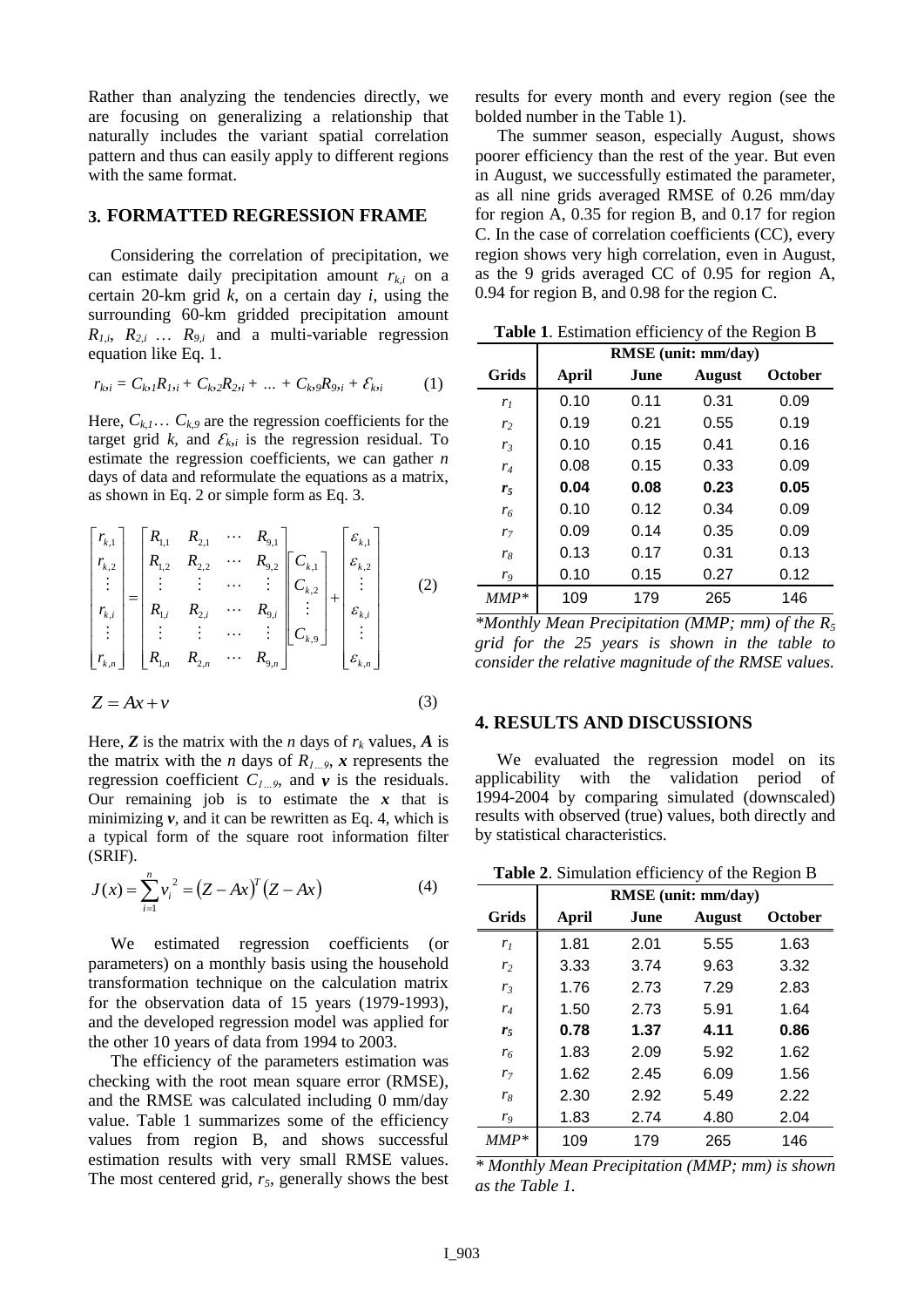

**Fig. 4** Scatter plot of simulated 20-km daily precipitation compared with true values for region B,  $r<sub>5</sub>$  (the center grid) for April (top), which is one of the best results, and August (bottom), which is one of the worst results.

Figure 4 shows the representative results for region B, *r<sup>5</sup>* (the most centered grid) for April and August. In the figure, results for April shows quite successful results with 0.78 mm/day of RMSE, and the results from the August show rather dispersed pattern (RMSE: 4.11 mm/day).

Table 2 and Fig. 5 show summarized results for other seasons and regions. Table 2 shows the representative RMSE from the region B with the variation of each grid. In Table 2, the most centered grid shows the best results for every month, but region A of Figure 5 trends differently. Efficiency of the regression model introduced here is largely affected by correlation with the adjacent area's precipitation pattern. Some grids or regions might have a good pattern relationship with the precipitation of surrounding areas, making the regression model work better for them than others, due to particular topographic shape and/or atmospheric behavior of the region, and vice versa.



**Fig. 5** RMSE of the SDS results for the observed values for the region A (top), B (middle) and C (bottom).

August shows the worst results in most cases. One reason for this is the poor spatial correlation of this month as shown in Fig. 3 (right). Another is the large amount of precipitation in August, which is in the middle of summer in Japan. As shown in Table 2, the RMSE magnitude is correlated with the monthly precipitation amount. Lastly, the pattern of the RMSE from the simulated results (Table 2) is very similar to the pattern of the parameter estimation efficiency (Table 1). In other words, the simulation efficiency in RMSE can be imagined with the parameter estimation efficiency.

In this study, we have developed an SDS method to downscale 60-km precipitation information into 20-km resolution on a daily basis. Simulation results do not need to match observation values perfectly. If they are good enough to show the statistical characteristics of the observation, we can approve the proposed regression model. To evaluate these statistical characteristics, we have checked the frequency of rainfall intensity with histograms (Fig. 6), and error percentage of monthly precipitation amount (Fig. 7). The rainfall intensity interval in Figure 6 is basically 2 mm/day except for the first bar of the histogram with the percentage of the 0 mm precipitation amount.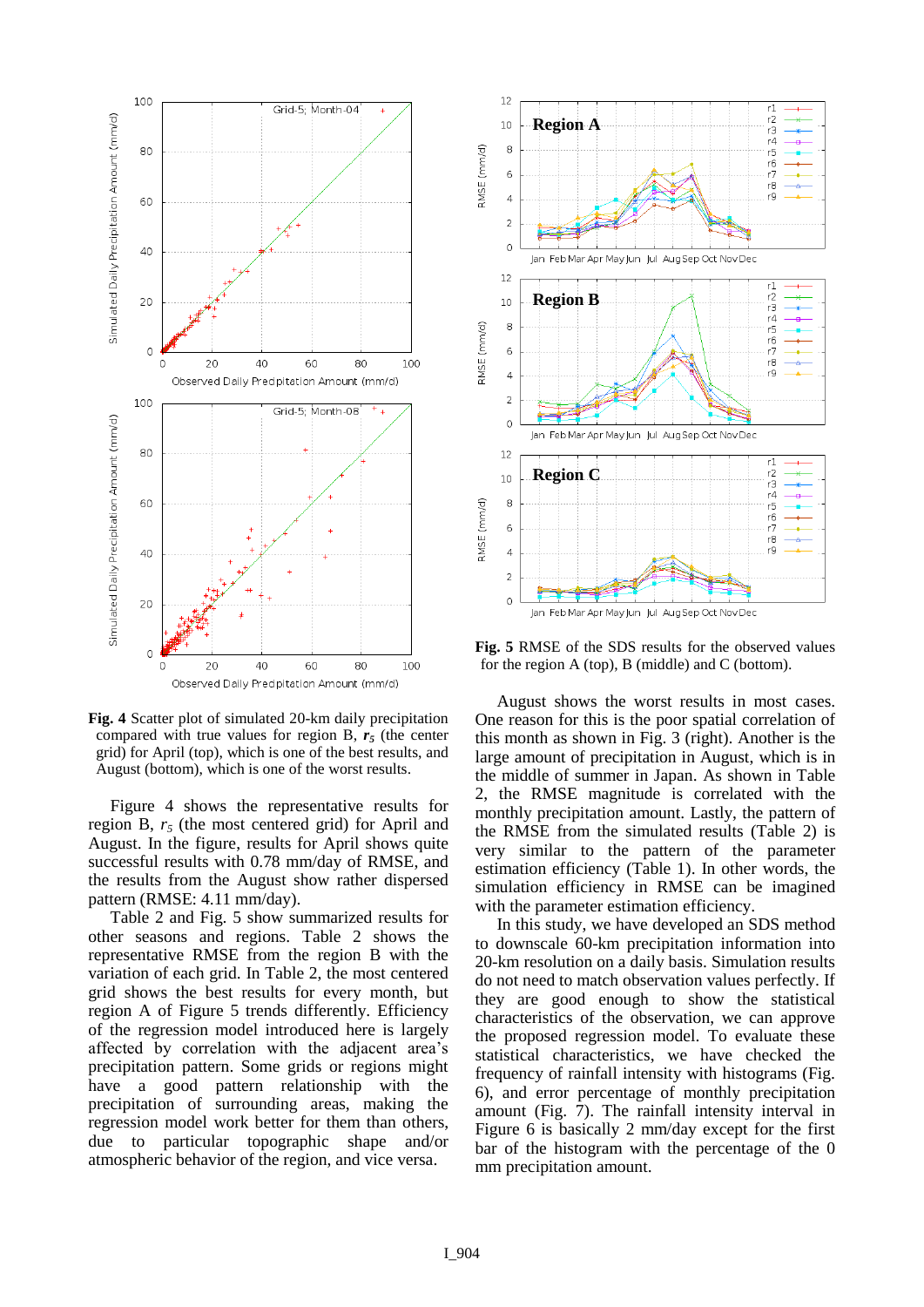

**Fig. 6** Histogram of the SDS 20-km daily precipitation amount comparing with the true values, for region B, *r<sup>5</sup>* (the center grid) for April (top) and August (bottom). Note that the first bar is the frequency of 0 mm/day, and the others are the frequencies of each 2 mm/day interval.

In Figure 6, the results from August show a very good match with observed rainfall intensities in terms of frequency, and the results from April also shows good match except for frequencies lower than 2 mm/day. This is an encouraging result, but the discrepancy of frequency under 2mm/day can make a significant difference in accumulated values over a long duration of simulation. Thus, we surveyed the error ratio of monthly precipitation and summarized the results (Fig. 7). For a downscaled grid *i*, for a certain month *j*, the error ratio  $E_{ij}$  is

$$
E_{ij} = \frac{S_{ij} - O_{ij}}{O_{ij}} \times 100\%
$$
 (5)

where,  $S_{ij}$  is the simulated monthly precipitation amount and  $O_{ii}$  is the observed one, during the examination periods (1994-2003).

The normalized error ratio with the monthly precipitation amount does not depend on season or month, and most of it is within  $\pm 10\%$ . More specifically, the error ratio  $E_{ii}$  is showing a normal distribution around zero and the standard deviations are 4.4%, 5.4% and 5.1% for regions A, B and C, respectively. Surely there is much room for improvement, but this is a plausible result when we consider the simplicity of the proposed method.



**Fig. 7** Error percentage of monthly precipitation amounts for the region A (up), B (middle) and C (down).

Finally, representation of spatial pattern was evaluated with correlation of the simulated monthly mean precipitation with the observed one in the downscaled 9 grids. As shown in Table 3, the spatial pattern is successfully well represented in the downscaled results with high correlation coefficient.

**Table 3**. Correlation coefficients of simulated monthly mean precipi with the observation

| ,,,,,,,,,,,,,<br>Month | <b>Region A</b> | mean precipit with the observation<br><b>Region B</b> | <b>Region C</b> |
|------------------------|-----------------|-------------------------------------------------------|-----------------|
| Jan.                   | 0.828           | 0.998                                                 | 0.925           |
| Feb.                   | 0.912           | 0.993                                                 | 0.929           |
| Mar.                   | 0.992           | 0.995                                                 | 0.959           |
| Apr.                   | 0.944           | 0.984                                                 | 0.976           |
| May.                   | 0.973           | 0.983                                                 | 0.988           |
| Jun.                   | 0.963           | 0.964                                                 | 0.941           |
| Jul.                   | 0.955           | 0.917                                                 | 0.946           |
| Aug.                   | 0.944           | 0.963                                                 | 0.981           |
| Sep.                   | 0.964           | 0.989                                                 | 0.970           |
| Oct.                   | 0.973           | 0.978                                                 | 0.974           |
| Nov.                   | 0.971           | 0.982                                                 | 0.940           |
| Dec.                   | 0.932           | 0.985                                                 | 0.963           |